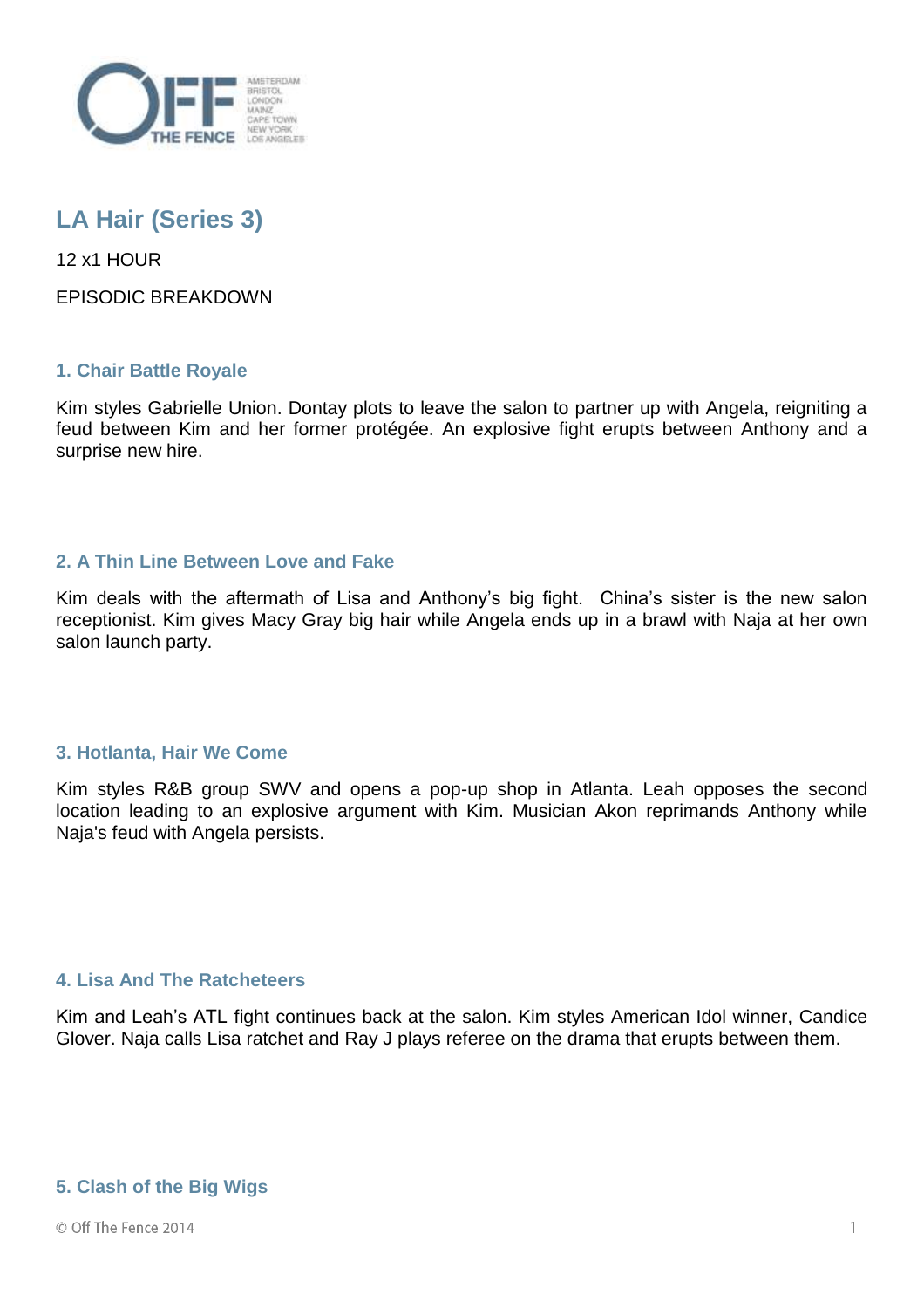Kim clashes with fellow celebrity stylist, Jonathan Antin over creating a wig for Gretchen Rossi of The Real Housewives of Orange County. Ray J gets stuck in the middle of a fight between Lisa and Naja.

#### **6. Taming of the Divas**

Malaka sabotages Anthony's weave which sparks a fight that lands him back in beauty school. Kim turns the salon into a VIP suite for artists attending the Grammy Awards. Terry steals China's celebrity client.

## **7. Stick a Fork in It**

Drama floods the Queen Mary when Angela crashes Kim's celebratory dinner for her new wig line. China threatens to stab Angela with a fork, while Naja becomes unruly. Lisa grooms rapper, Too Short.

### **8. Ready, Set, Blow!**

Kim gives rising star, Zendaya Coleman, a fresh look for her new album cover. China breaks down when Angela arrives to help her and Lisa at a music video shoot for Nick Cannon's music group, the Wonder Broz.

#### **9. For the Record**

The mischief goes too far and Kim is forced to fire someone from the salon. Naja attempts to set a Guinness World Record for most manicures completed in eight hours. Kim styles singer Kelly Price.

## **10. A Tale of Two Cakes**

A celebration erupts into a salon clearing brawl when simmering hostilities between Lisa and Naja are sparked by a flip comment from Dontay. Naja is sent to Urgent Care and Lisa clears her station.

## **11. Big Hair, Don't Care**